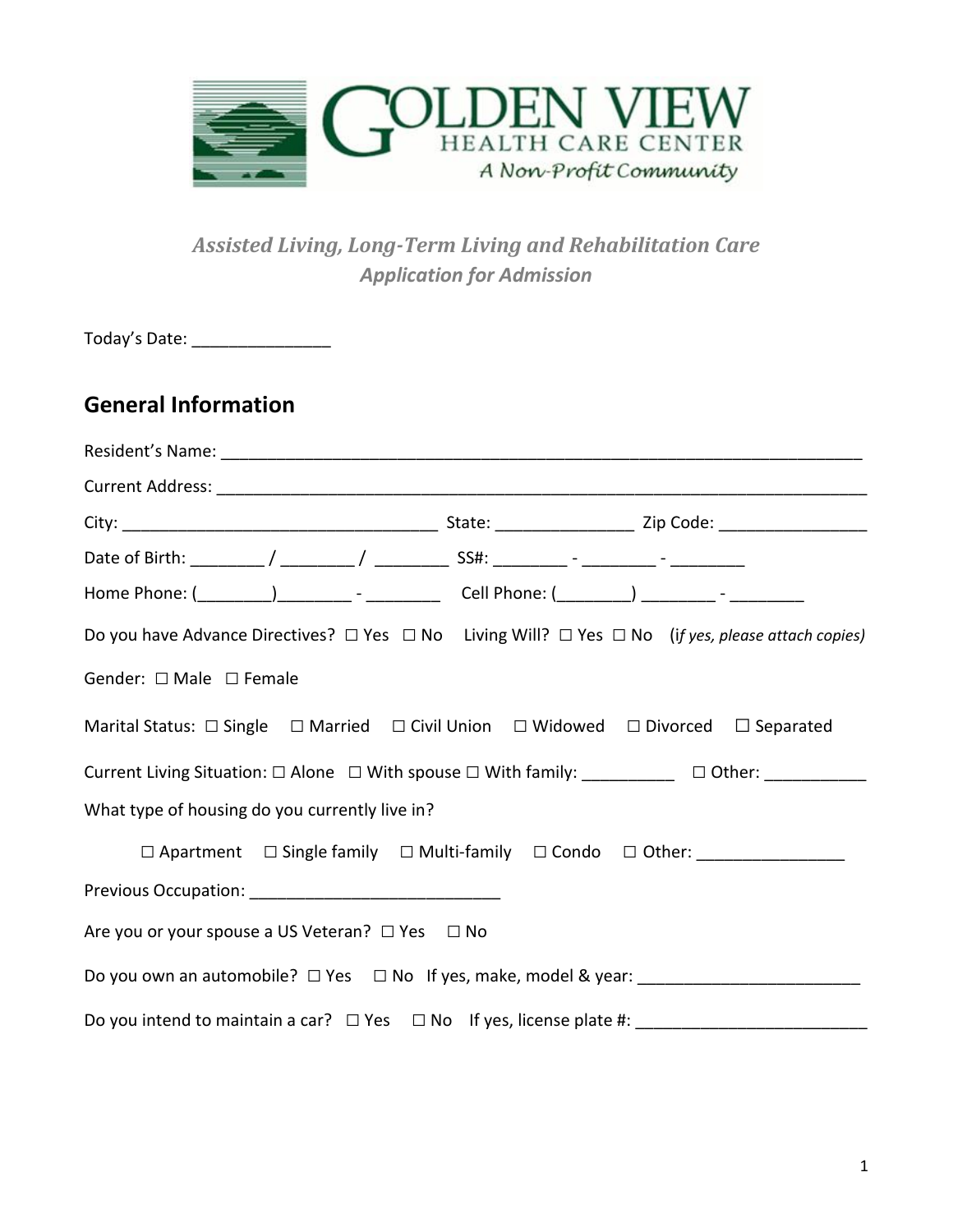## **Health Care Professional Information**

| Are you currently using any community services at this time?<br><b>Community Services</b> | <b>Agency</b>                                                                                                          | <b>Frequency of Services</b> |
|-------------------------------------------------------------------------------------------|------------------------------------------------------------------------------------------------------------------------|------------------------------|
| $\Box$ Visiting Nurse                                                                     | <u> 1990 - Johann John Harry Harry Harry Harry Harry Harry Harry Harry Harry Harry Harry Harry Harry Harry Harry H</u> |                              |
| $\Box$ Private Duty Nursing                                                               | the control of the control of the control of the control of                                                            |                              |
| $\Box$ Meals on Wheels                                                                    |                                                                                                                        |                              |
| $\Box$ Housekeeping                                                                       | the company of the company of the company of                                                                           |                              |
| $\Box$ Other: ___________________                                                         |                                                                                                                        |                              |

### **Insurance Information**

Please list all of your medical insurance coverage, including supplemental and long-term care:

| Long-term Care Insurance Company: |                                          |  |
|-----------------------------------|------------------------------------------|--|
|                                   |                                          |  |
|                                   | Policy #: ______________________________ |  |
|                                   | Policy #: __________________________     |  |
|                                   |                                          |  |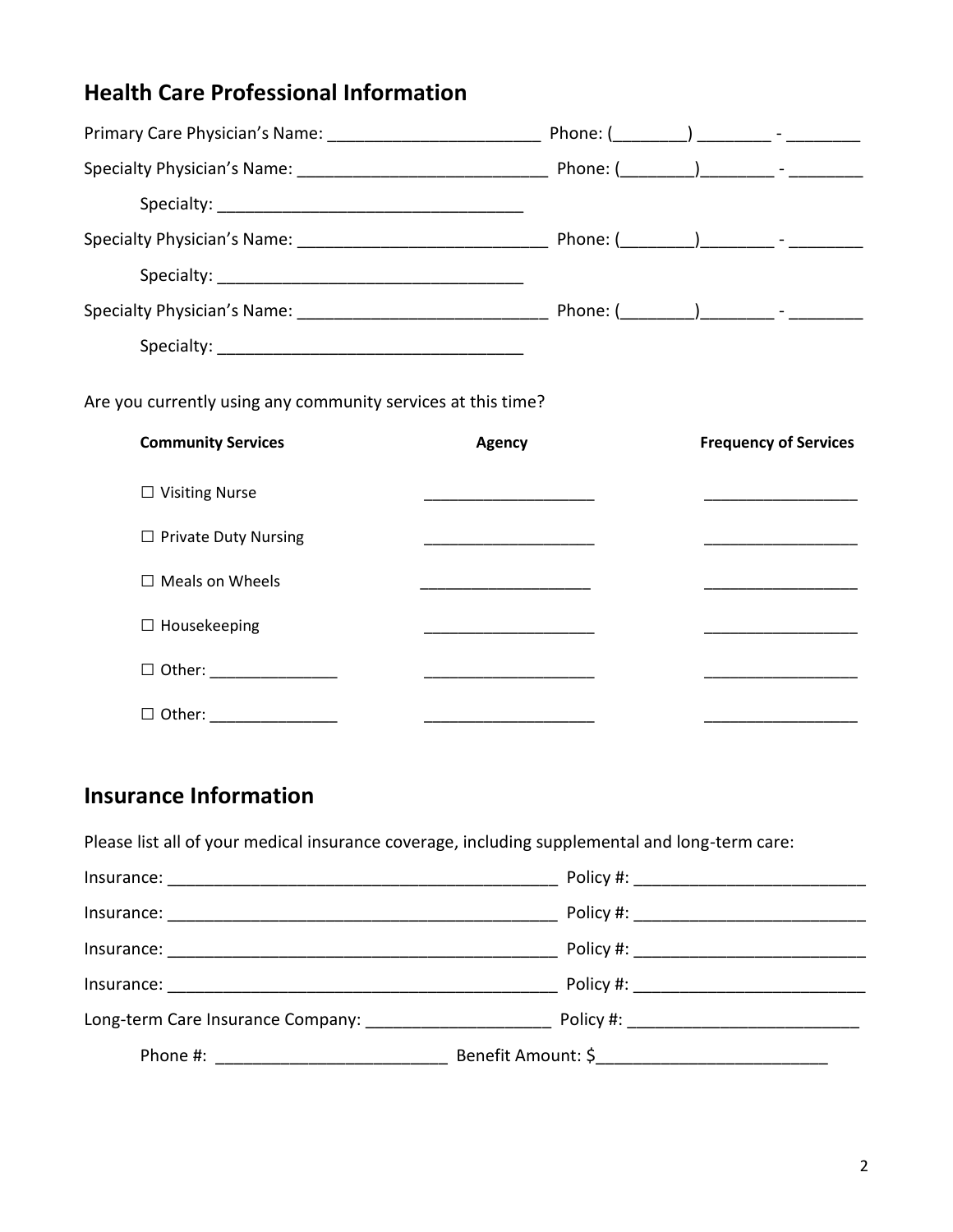# **Financial Information**

This information is used for pre-admission screening process only and is kept confidential.

#### **Monthly Income:**

|                                                                                  | <b>Recipient's Name</b>                                      | <b>Monthly Amount</b>                                                                             |                                                                                                                                                                                                                                                                                                                                                     |  |
|----------------------------------------------------------------------------------|--------------------------------------------------------------|---------------------------------------------------------------------------------------------------|-----------------------------------------------------------------------------------------------------------------------------------------------------------------------------------------------------------------------------------------------------------------------------------------------------------------------------------------------------|--|
| $\Box$ Social Security                                                           |                                                              |                                                                                                   | $\begin{picture}(20,10) \put(0,0){\line(1,0){10}} \put(15,0){\line(1,0){10}} \put(15,0){\line(1,0){10}} \put(15,0){\line(1,0){10}} \put(15,0){\line(1,0){10}} \put(15,0){\line(1,0){10}} \put(15,0){\line(1,0){10}} \put(15,0){\line(1,0){10}} \put(15,0){\line(1,0){10}} \put(15,0){\line(1,0){10}} \put(15,0){\line(1,0){10}} \put(15,0){\line(1$ |  |
| $\Box$ Retirement Pension                                                        | <u> 1980 - Johann John Stone, mars eta biztanleria (</u>     |                                                                                                   | $\begin{picture}(20,10) \put(0,0){\line(1,0){10}} \put(15,0){\line(1,0){10}} \put(15,0){\line(1,0){10}} \put(15,0){\line(1,0){10}} \put(15,0){\line(1,0){10}} \put(15,0){\line(1,0){10}} \put(15,0){\line(1,0){10}} \put(15,0){\line(1,0){10}} \put(15,0){\line(1,0){10}} \put(15,0){\line(1,0){10}} \put(15,0){\line(1,0){10}} \put(15,0){\line(1$ |  |
| $\Box$ V.A. Pension                                                              |                                                              |                                                                                                   | $\begin{picture}(20,10) \put(0,0){\line(1,0){10}} \put(15,0){\line(1,0){10}} \put(15,0){\line(1,0){10}} \put(15,0){\line(1,0){10}} \put(15,0){\line(1,0){10}} \put(15,0){\line(1,0){10}} \put(15,0){\line(1,0){10}} \put(15,0){\line(1,0){10}} \put(15,0){\line(1,0){10}} \put(15,0){\line(1,0){10}} \put(15,0){\line(1,0){10}} \put(15,0){\line(1$ |  |
| $\Box$ Disability                                                                |                                                              |                                                                                                   | $\begin{picture}(20,10) \put(0,0){\line(1,0){10}} \put(15,0){\line(1,0){10}} \put(15,0){\line(1,0){10}} \put(15,0){\line(1,0){10}} \put(15,0){\line(1,0){10}} \put(15,0){\line(1,0){10}} \put(15,0){\line(1,0){10}} \put(15,0){\line(1,0){10}} \put(15,0){\line(1,0){10}} \put(15,0){\line(1,0){10}} \put(15,0){\line(1,0){10}} \put(15,0){\line(1$ |  |
| $\square$ Annuities                                                              |                                                              |                                                                                                   | $\begin{picture}(20,10) \put(0,0){\line(1,0){10}} \put(15,0){\line(1,0){10}} \put(15,0){\line(1,0){10}} \put(15,0){\line(1,0){10}} \put(15,0){\line(1,0){10}} \put(15,0){\line(1,0){10}} \put(15,0){\line(1,0){10}} \put(15,0){\line(1,0){10}} \put(15,0){\line(1,0){10}} \put(15,0){\line(1,0){10}} \put(15,0){\line(1,0){10}} \put(15,0){\line(1$ |  |
|                                                                                  | <u> 2008 - Jan James James Barnett, amerikansk politik (</u> |                                                                                                   | $\begin{picture}(20,10) \put(0,0){\line(1,0){10}} \put(15,0){\line(1,0){10}} \put(15,0){\line(1,0){10}} \put(15,0){\line(1,0){10}} \put(15,0){\line(1,0){10}} \put(15,0){\line(1,0){10}} \put(15,0){\line(1,0){10}} \put(15,0){\line(1,0){10}} \put(15,0){\line(1,0){10}} \put(15,0){\line(1,0){10}} \put(15,0){\line(1,0){10}} \put(15,0){\line(1$ |  |
| <b>Cash Assets:</b>                                                              |                                                              |                                                                                                   |                                                                                                                                                                                                                                                                                                                                                     |  |
|                                                                                  |                                                              | Location: ________________________                                                                |                                                                                                                                                                                                                                                                                                                                                     |  |
|                                                                                  |                                                              | Balance in Account: \$______________________                                                      |                                                                                                                                                                                                                                                                                                                                                     |  |
| Savings Account #: ______________________                                        |                                                              | Balance in Account: \$                                                                            |                                                                                                                                                                                                                                                                                                                                                     |  |
| Institution: _______________________________                                     |                                                              | Balance in Account: \$_______________________<br>Balance in Account: \$<br>Balance in Account: \$ |                                                                                                                                                                                                                                                                                                                                                     |  |
| <b>Securities:</b>                                                               |                                                              |                                                                                                   |                                                                                                                                                                                                                                                                                                                                                     |  |
| Does the Resident have stocks and bonds? $\Box$ Yes                              |                                                              | $\Box$ No                                                                                         |                                                                                                                                                                                                                                                                                                                                                     |  |
| Approximate Amount of all Securities: \$                                         |                                                              |                                                                                                   |                                                                                                                                                                                                                                                                                                                                                     |  |
|                                                                                  |                                                              |                                                                                                   |                                                                                                                                                                                                                                                                                                                                                     |  |
| <b>Real Estate Assets:</b>                                                       |                                                              |                                                                                                   |                                                                                                                                                                                                                                                                                                                                                     |  |
| Does the Resident own? □ Yes □ Yes, jointly with _____________________           | Approximate Value: \$________________________                |                                                                                                   | $\Box$ No                                                                                                                                                                                                                                                                                                                                           |  |
| Does the resident own any other property? □ Yes □ Yes, jointly with ____________ | Approximate Value: \$                                        |                                                                                                   | $\Box$ No                                                                                                                                                                                                                                                                                                                                           |  |
| Life Insurance with Cash Value:                                                  |                                                              |                                                                                                   |                                                                                                                                                                                                                                                                                                                                                     |  |
| Does the Resident have life insurance with cash value? $\Box$ Yes                |                                                              | $\Box$ No                                                                                         |                                                                                                                                                                                                                                                                                                                                                     |  |
| Company Name: ________________________________                                   |                                                              | Approximate Cash Value: \$                                                                        |                                                                                                                                                                                                                                                                                                                                                     |  |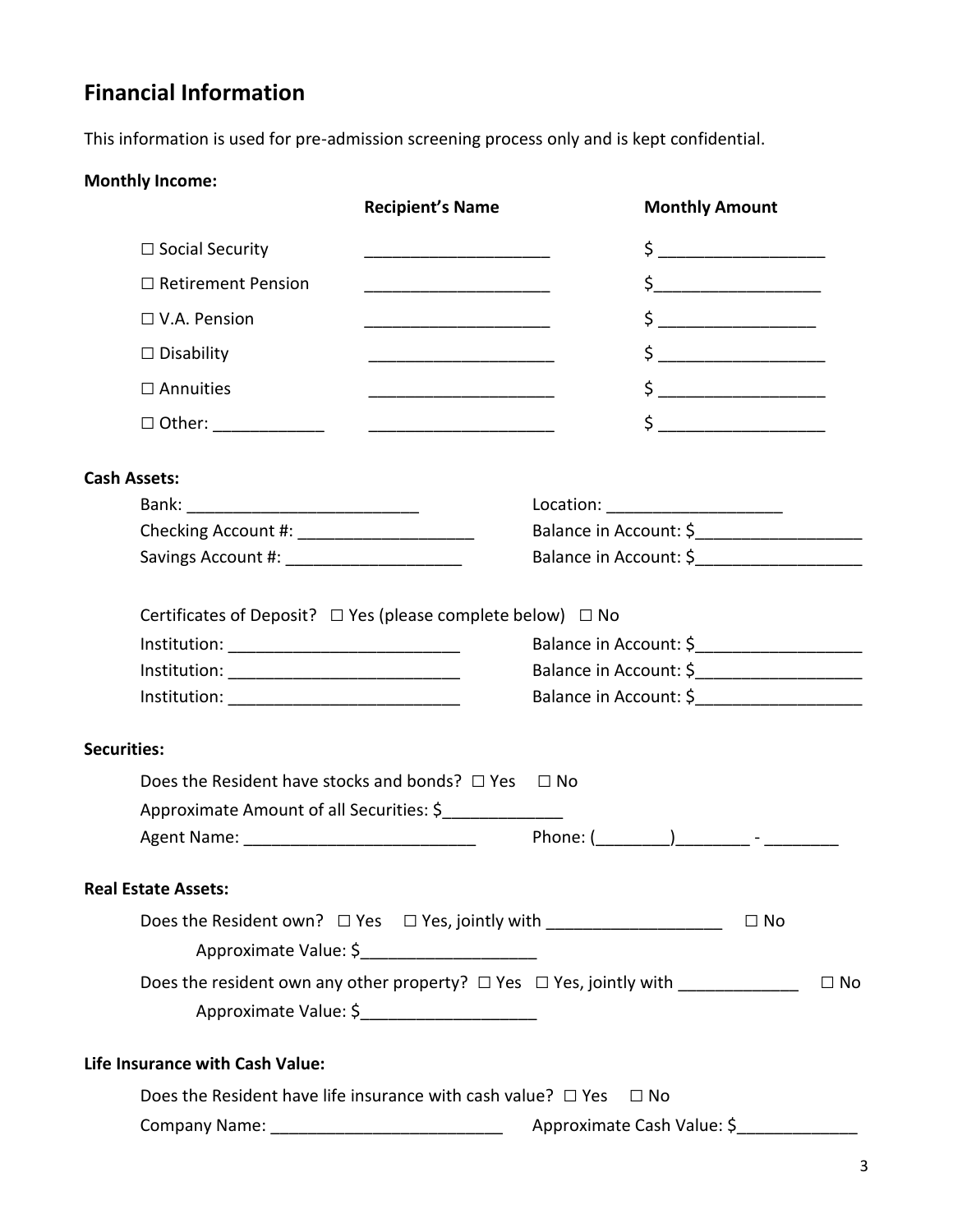## **Emergency Contacts**

**Responsible/Billing Party (where statements are to be mailed):**

| $\square$ Emergency Contact $\square$ DPOA-Health $\square$ DPOA-Financial $\square$ Guardian $\square$ Other: ____________ |  |
|-----------------------------------------------------------------------------------------------------------------------------|--|
| <b>Emergency Contact #1:</b>                                                                                                |  |
|                                                                                                                             |  |
|                                                                                                                             |  |
|                                                                                                                             |  |
|                                                                                                                             |  |
|                                                                                                                             |  |
| □ Emergency Contact □ DPOA-Health □ DPOA-Financial □ Guardian □ Other: ____________                                         |  |
| <b>Emergency Contact #2:</b>                                                                                                |  |
|                                                                                                                             |  |
|                                                                                                                             |  |
|                                                                                                                             |  |
|                                                                                                                             |  |
|                                                                                                                             |  |
| $\square$ Emergency Contact $\square$ DPOA-Health $\square$ DPOA-Financial $\square$ Guardian $\square$ Other: ____________ |  |